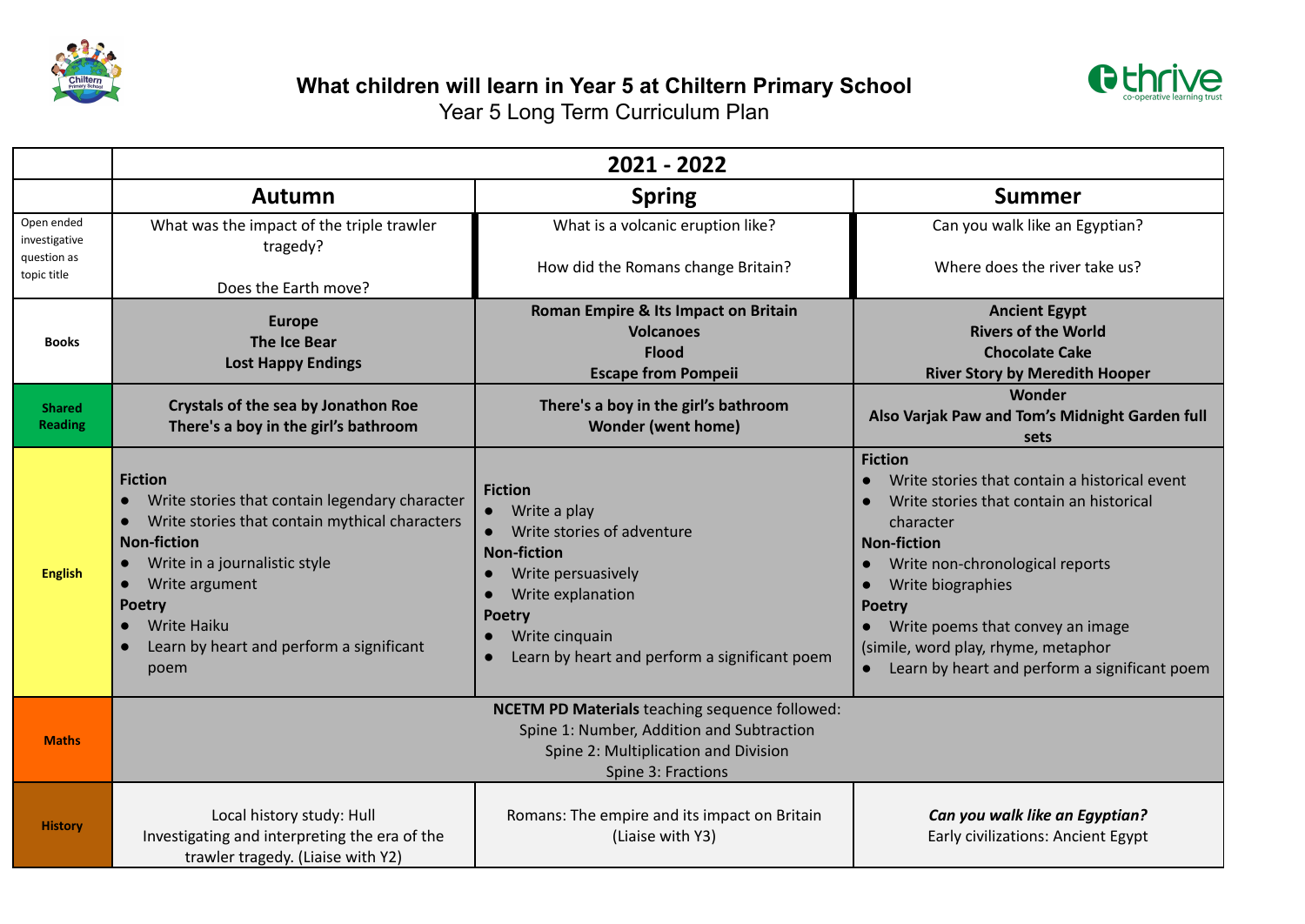



Year 5 Long Term Curriculum Plan

| Geography                                 | Location knowledge: compare and contrast<br>Europe to the UK (countries, major cities, capital<br>cities etc. including Hull)<br>Locational knowledge: identify the position and<br>significance of latitude, longitude, Equator,<br>Northern & Southern hemispheres, Tropics of<br>Cancer Capricorn, Artic and Antartic Circle,<br>Prime/Greenwich Meridian and time zones. |                                    | How volcanoes are formed and the effects of<br>volcanoes on others in that area. Locating Italy on a<br>map and identifying key human and physical<br>features.        |          | How rivers are formed and the water cycle.<br>Locating (using 8 compass points) major rivers in<br>Europe and how these are used for economic<br>activity including trade links.<br>(Port of Hull and Rotterdam) |                     |
|-------------------------------------------|------------------------------------------------------------------------------------------------------------------------------------------------------------------------------------------------------------------------------------------------------------------------------------------------------------------------------------------------------------------------------|------------------------------------|------------------------------------------------------------------------------------------------------------------------------------------------------------------------|----------|------------------------------------------------------------------------------------------------------------------------------------------------------------------------------------------------------------------|---------------------|
| <b>Science</b>                            | <b>Forces</b><br>Gravity, friction, air and water resistance<br>Levers, pulleys and gears - PoS 1, 2, 3<br><b>Earth and space</b><br>Movement of Earth in the solar system<br>Movement of moon<br>Earth's rotation $-$ day and night                                                                                                                                         |                                    | Properties and changes of materials<br>Using knowledge of solid, liquid and gases to<br>separate mixtures - PoS 3<br>Reversible change, irreversible change - PoS 5, 6 |          | <b>Animals including humans</b><br>Life cycles - human changes as they develop - PoS<br>1, 2<br>Living things in their habitats<br>Life cycles $-$ animal<br>Reproduction                                        |                     |
| Ongoing                                   | Ongoing observations of the natural world, tree<br>classification etc.                                                                                                                                                                                                                                                                                                       |                                    | Field study activities, perhaps linked to residentials                                                                                                                 |          | <b>Scientist Links</b><br>David Attenborough, Spencer Siler, Ruth Benerito,<br>Jane Goodall, Ptolemy, Alhazen, Copernicus, Isaac<br>Newton, Galileo                                                              |                     |
| <b>Working</b><br>Science                 | <b>Considering our evidence</b><br>Drawing conclusions and evaluating                                                                                                                                                                                                                                                                                                        |                                    | <b>Testing and communicating outcomes</b><br>Observing and recording                                                                                                   |          | <b>Planning to investigate</b><br>Asking questions and choosing enquiry methods                                                                                                                                  |                     |
| Types of<br><b>Enquiry</b>                | <b>Observing changes over</b><br>time                                                                                                                                                                                                                                                                                                                                        | <b>Grouping and</b><br>classifying | <b>Noticing patterns</b>                                                                                                                                               | Research | <b>Comparative testing</b>                                                                                                                                                                                       | <b>Fair testing</b> |
| <b>Computing</b><br>(e-safety)            | Downloading<br>Protect my device from harm                                                                                                                                                                                                                                                                                                                                   |                                    | Think before you share<br>Protecting yourself online<br>Age-appropriate website or game                                                                                |          | Protecting personal information<br>Dangers of spending too long online                                                                                                                                           |                     |
| <b>Computing</b><br>(Programming          | Counting machine                                                                                                                                                                                                                                                                                                                                                             |                                    | Crab maze                                                                                                                                                              |          | <b>Games Maker</b>                                                                                                                                                                                               |                     |
| <b>Computing</b><br>(Digital<br>Literacy) | Research and presentation skills (History)                                                                                                                                                                                                                                                                                                                                   |                                    | Advertising and budgeting (Enterprise - Google Sheets)<br>Newspaper report - (English - Google docs)                                                                   |          | Research skills (History)<br>Digi maps (Geography)                                                                                                                                                               |                     |